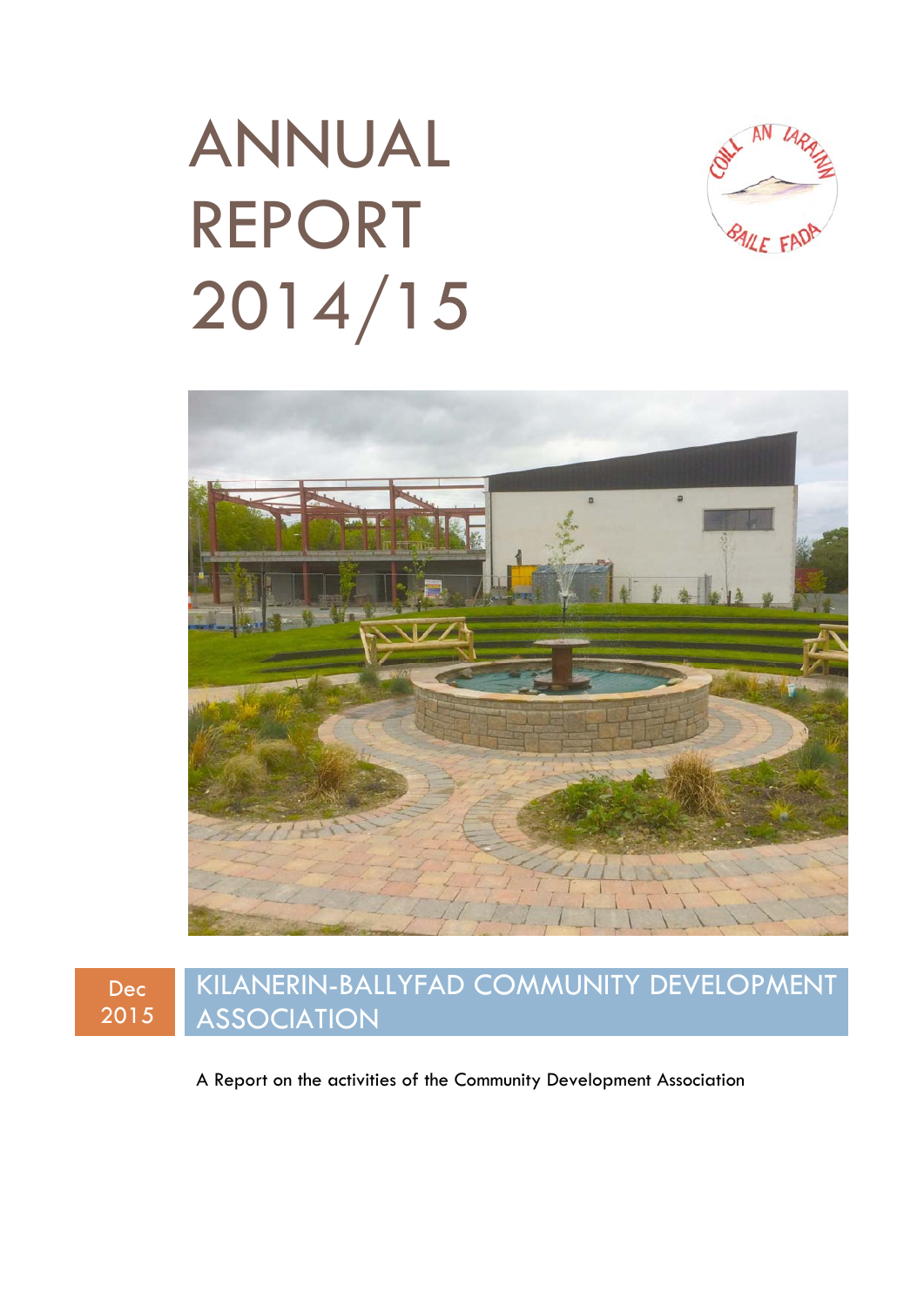# Annual Report 2014/15 **KILANERIN-BALLYFAD COMMUNITY DEVELOPMENT ASSOCIATION**

# CHAIRPERSON'S ADDRESS

It has been a privileged and invigorating experience to chair the Kilanerin-Ballyfad Community Development Association in 2014/15. I would like to formally commend the outgoing Chairperson, Mr Peter O'Connor for his incredible leadership over the years that he has led the Association. Although the achievements during that time come from the efforts of many, Peter's direction, energy and drive have been major contributors to success. I should reassure you that Peter has remained extremely active within the association and has continued to guide many of the initiatives contained within this report.

On behalf of the Association, I would like to thank all those who have contributed to local community development in 2014/15. Without your combined efforts, it would not have been possible to continue with the community development plan. In addition to the financial benefit of the events that have been organised and so well attended, there has also been a clear social benefit with more opportunities for everyone to get involved.

In the previous annual report, we noted the plan to open the New Community Centre in November 2013. I can confirm that phase I was officially opened on November 23rd 2013 by Michael Ring TD, Minister of State at the Department of Transport, Tourism and Sport. Since then, throughout 2014, the sports hall has been regularly booked and used, already demonstrating the local need for such a facility and validating the plan.

I am delighted to let you know that thanks to all of the fundraising efforts, phase II of the community centre has commenced construction. The aim is to complete the shell of phase II, concentrating on ensuring the availability of changing facilities for those using the sports centre but also providing some meeting spaces for those who would like to use the facility for other types of activities. Half of the cost of building phase II is met by grants, the remainder will come partly from the funds raised in 2014/15, in part from sponsorship and in part from the sale of assets that the KBCDA has developed over the years. The KBCDA has also supported other initiatives throughout the community, many of which are contained within this report, and continues to be committed to future developments in Ballythomas and Ballyfad. The Sheltered housing project in Kilanerin has also been completed since the last AGM, the funding for which was secured by Senator Michael D'Arcy, with implementation and continued management of the project through the Sheltered Housing Committee chaired by Mr John Bardon.

Finally, over the last twelve months, we have seen the coming together of different organisations within the community for combined initiatives, from Strictly Come Dancing to the National Pride of Place nominations for Kilanerin. It is this integrated approach to initiative support combined with your individual efforts and our community spirit that will drive a successful future for all.

Yours sincerely

(ason Last

Jason Last, *KBCDA Chairperson*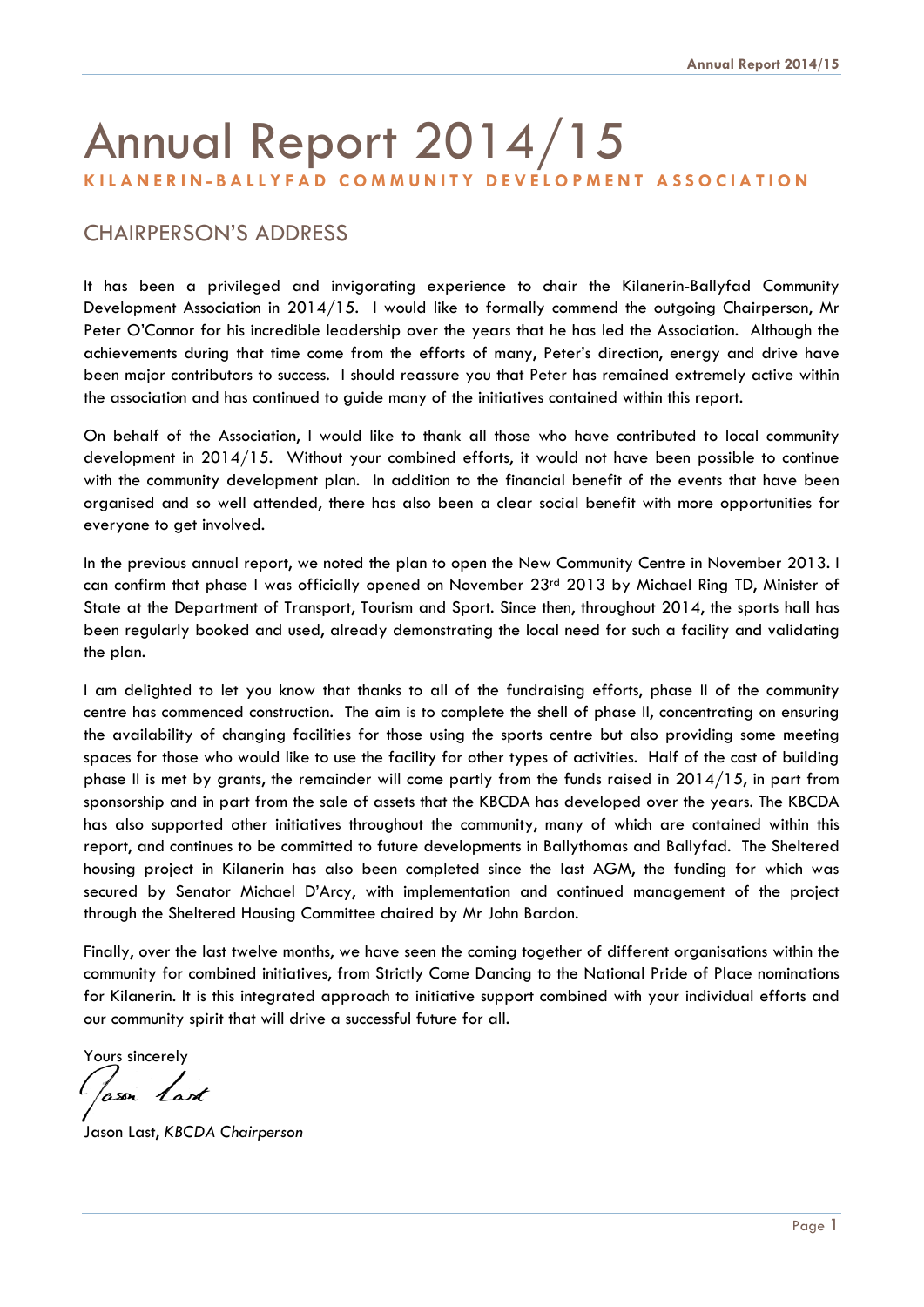# TREASURER'S REPORT 2013 -2015

# **Income and Expenditure Account for Year Ended 31/03/2015**

|                                           | 2015        |            |           | 2014        |  |
|-------------------------------------------|-------------|------------|-----------|-------------|--|
| <b>INCOME:</b>                            | €           | €          | €         | €           |  |
| <b>Voluntary Contributions</b>            | 34878       |            | 32312     |             |  |
| Capital Grants re Phase 1 & 2             | 195000      |            | 50671     |             |  |
| Fundraising - Strictly Come Dancing &     |             |            |           |             |  |
| Dining                                    | 17286       |            | 12500     |             |  |
| <b>Cattle Raising Scheme</b>              | 1000        |            | 0         |             |  |
| Sports Hall Rental & Ballybeg Rental      | 9560        |            | 6627      |             |  |
| Grants Received*                          | 6826        |            | 1004      |             |  |
| Contributions re Local Infrastructure     | 9850        |            | 0         |             |  |
| Sundry                                    | 544         |            | 0         |             |  |
| <b>ESBi</b>                               |             |            | 10000     |             |  |
|                                           | ----------- | 274944     |           | 113114      |  |
| <b>OTHER INCOME</b>                       |             |            |           |             |  |
| Personal Loans Received                   | 4500        |            | 7700      |             |  |
| Kilanerin Sheltered Housing - Prof. Fees  | 0           |            | 9225      |             |  |
|                                           |             |            |           |             |  |
|                                           |             | 4500       |           | 16925       |  |
|                                           |             | 279444     |           | 130039      |  |
| <b>EXPENDITURE</b>                        | €           | €          | €         | €           |  |
| Development Works                         | 232610      |            | 81003     |             |  |
| <b>Donations - Other Parish Events</b>    | 2000        |            |           |             |  |
| Local Infrastructure                      | 5854        |            |           |             |  |
| Insurance                                 | 1717        |            | 3035      |             |  |
| <b>Bank Interest and Charges</b>          | 9491        |            | 11742     |             |  |
| <b>Office Expenses</b>                    | 705         |            | 400       |             |  |
| <b>Accounts and Professional Services</b> | 2850        |            | 2100      |             |  |
| <b>Cleaning and Rental expenses</b>       | 3796        |            |           |             |  |
| <b>ESB and Heating</b>                    | 3503        |            | 2372      |             |  |
| Collector General - VAT and RCT           | 0           |            | 148       |             |  |
| Shrubs, Flowers, Tidy Towns Improvements  | 844         |            | 2658      |             |  |
| <b>Sundry Expenses</b>                    | 710         |            | 105       |             |  |
|                                           |             | 264080     |           |             |  |
|                                           |             |            |           | 103563      |  |
| <b>SURPLUS OF INCOME OVER</b>             |             | ---------- |           | ----------- |  |
| <b>EXPENDITURE</b>                        |             | 15364      |           | 26476       |  |
|                                           | €           | €          | €         | €           |  |
| Opening Bank Balances 01/04               |             |            |           |             |  |
| <b>Current Accounts</b>                   | 11475       |            | 4001      |             |  |
| Loan Accounts                             | $-211255$   |            | $-230257$ |             |  |
|                                           |             | -199780    |           | -226256     |  |
| Closing Bank Balances 31/03               |             |            |           |             |  |
| <b>Current Accounts</b>                   | 828         |            | 11475     |             |  |
| Loan Accounts                             | $-185244$   |            | $-211255$ |             |  |
|                                           | --------    |            |           |             |  |
|                                           |             | -184416    |           | -199780     |  |
| Increase in Bank Balances - yr end 31/03  |             | 15364      |           | 26476       |  |

\*This amount includes Local Agenda 21 Grant (€1,400), Public Enhancemant Grant (€4,250) & Arts & Amentity Grant. These accounts do not include any funds received after 31/03/2015.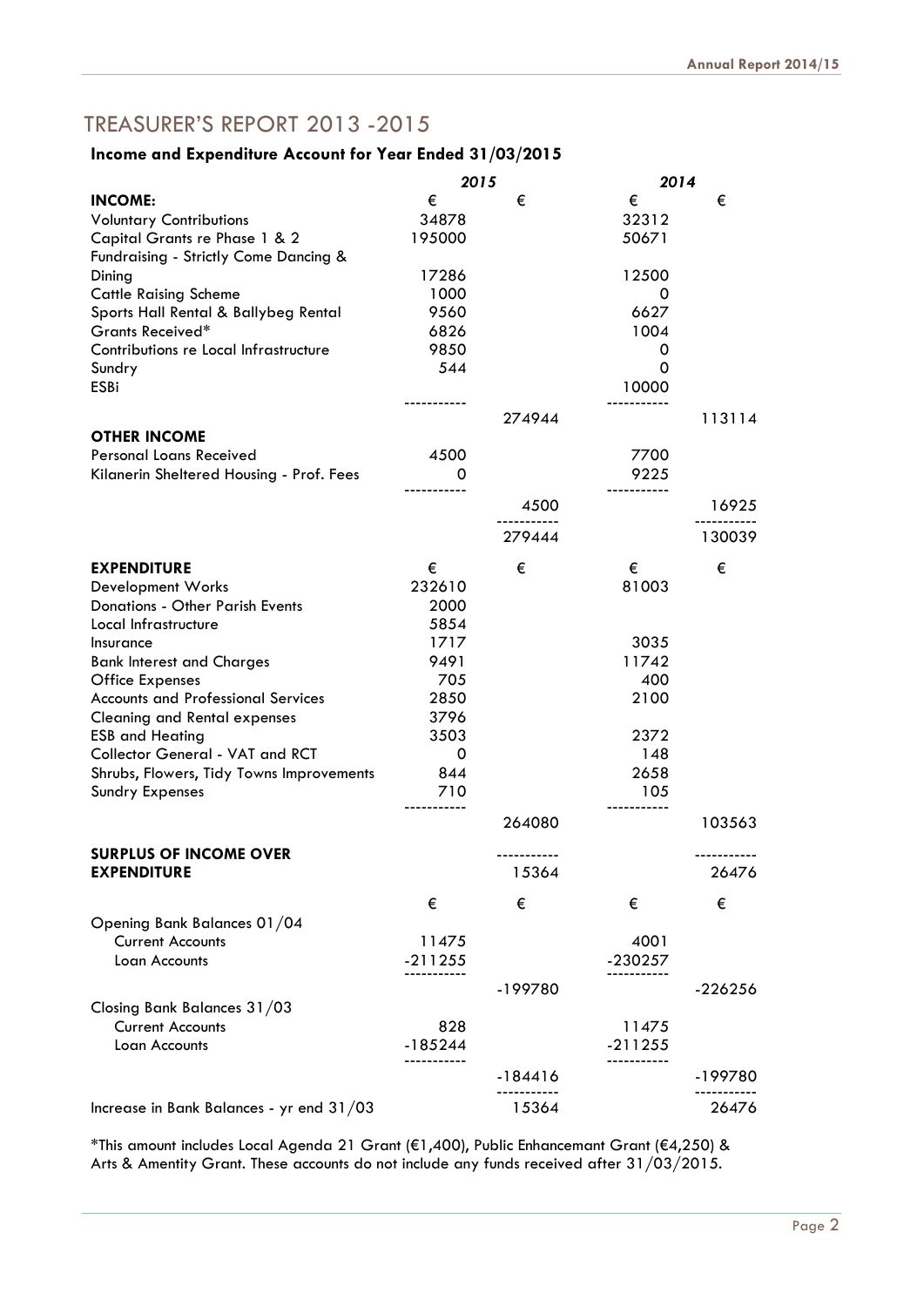# CURRENT COMMITTEE

| Chairman                      | <b>Jason Last</b>                          |  |
|-------------------------------|--------------------------------------------|--|
| <b>Vice Chairman</b>          | John Bardon                                |  |
| Secretary                     | Siobhán O'Sullivan                         |  |
| <b>Treasurers</b>             | Peter Bushe, Dave Naughton                 |  |
| Members                       | Peter O'Connor                             |  |
|                               | Michael D'Arcy                             |  |
|                               | Cathal O'Sullivan                          |  |
|                               | Gráinne Hartnett                           |  |
|                               | Pat O'Connor                               |  |
|                               | Orla Fealey                                |  |
|                               | Julie Sammiller                            |  |
|                               | <b>Mary Fleming</b>                        |  |
|                               | John Hegarty                               |  |
|                               | Donal Hayden                               |  |
|                               | Anthony Donohue                            |  |
|                               | Jimmy McCarthy                             |  |
|                               | Fiontán Ó Súilleabháin                     |  |
|                               | <b>Seamus Hughes</b>                       |  |
|                               | <b>Dolores Murphy</b>                      |  |
|                               | <b>Padraic Caulfield</b>                   |  |
|                               | <b>Brendan Bolger</b>                      |  |
| <b>CE Community Secretary</b> | Althea Styles                              |  |
| <b>CE</b> workers             | David Conyard, Greg Penny,                 |  |
| TÚS worker                    | JJ Kinsella (Ballythomas)                  |  |
| <b>RSS</b> worker             | Pat Sheehan                                |  |
| <b>Bankers</b>                | Ulster Bank Gorey, Bank of Ireland, Carnew |  |
| Accountant                    | Doyle Associates                           |  |
| <b>Solicitors</b>             | Donal O'Sullivan & Co.                     |  |
| Architects                    | Enda O' Leary, HKR                         |  |
|                               |                                            |  |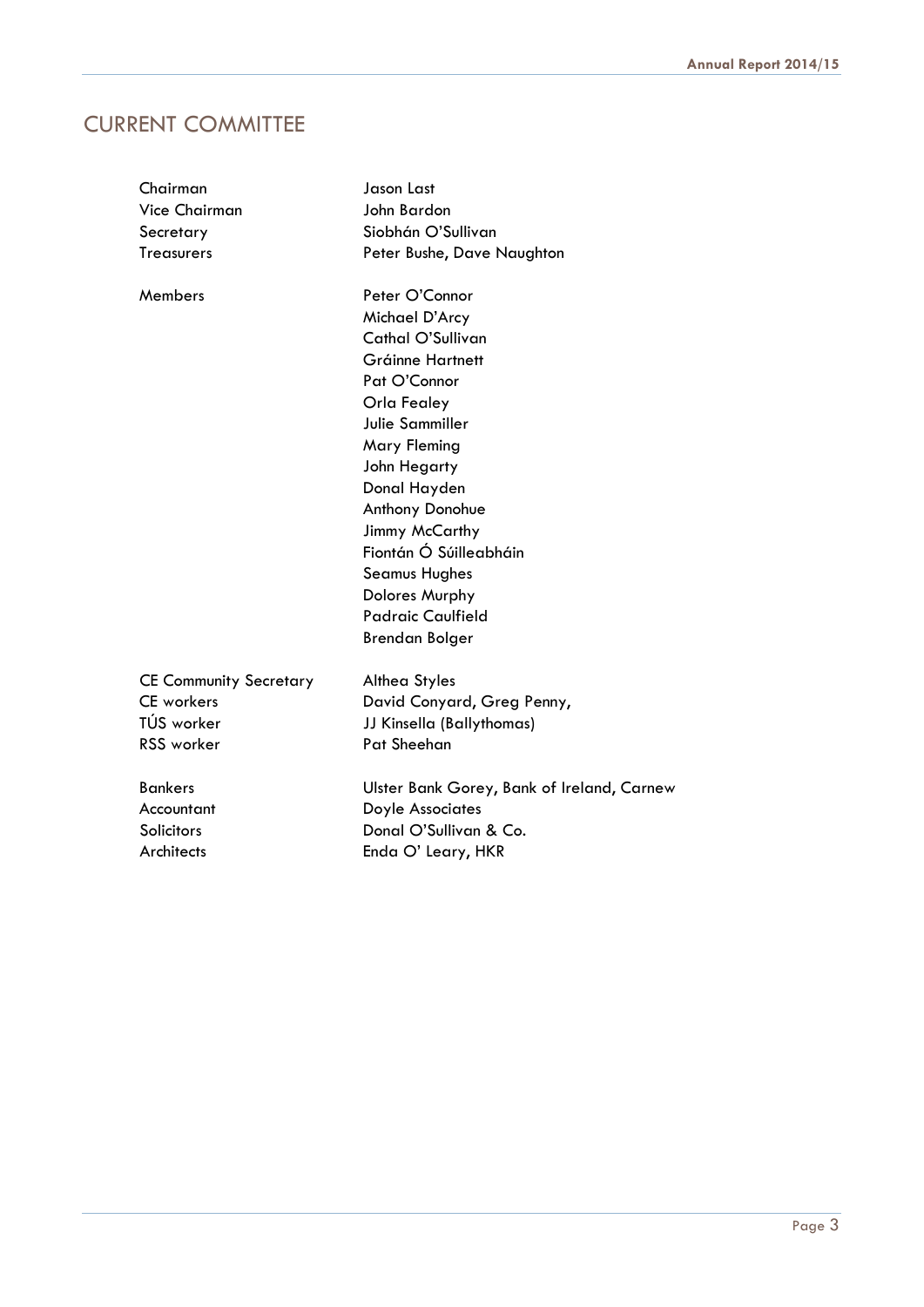# ACTIVITIES REPORT

#### **Community Centre**

 Phase I of the community centre (sports/mixed use) is complete and was opened on Saturday the 23<sup>rd</sup> November by Michael Ring TD, Minister of State for Sports and Tourism. The 600 sq.m. indoor hall with sports floor is now available with two changing rooms and toilet facilities. It can be booked by all groups and individuals in Kilanerin-Ballyfad-Ballythomas-Annagh-Hollyfort and is also being used extensively by clubs and schools from the area. Line markings for badminton, basketball and volleyball have recently been completed and will add to the range of activities that can take place. The income from the rental is a welcome addition to the funding of the Association. Work on Phase II, which will consist of the changing room block, together with gym and multi-purpose rooms, is already under way.

 This work has been funded by a €100,000 grant from Wexford County Council and a €51,000 grant from Wexford Local Development towards the final works, as well as by our own funds and by interest free loans and deferred payments from individuals and groups within our community. A second Council grant of €100,000 is going towards the cost of the Phase II work as well as a €100,000 Sports Capital grant.

## **Development Sites Kilanerin**

KBCDA owns 8 fully serviced sites for semi-detached houses in Kilanerin. Houses have 4 bedrooms and a garage. Sites have been recently remarketed and offers are under consideration.

 Planning permission for the sites and all other proposed buildings on the community site extends to 2017. An offer has been accepted for the 8 sites as one lot and contracts have been exchanged. The proceeds from the sale will go towards the construction of Phase II and clearing some of our existing debts.



#### **Ballybeg Cottage**



The cottage at Ballybeg (Failte Ireland 3\* rated) has been let both as a holiday home over the summers and has also been successfully let for longer terms over the winter period. This has provided a constant source of income to the Association. The site was purchased by the Association 9 years ago as an investment property and refurbished as a hill walking base in 2011, with assistance from WLD.

#### **Sheltered Housing Kilanerin**

In April 2014 construction of the 6 houses started and was completed by Byrne & Byrne of Bunclody in April 2015. The project funding was secured from the Department of the Environment at €688,000. This includes the purchase of the site and the completion of the houses. Wexford County Council is managing the funding of the project in association with

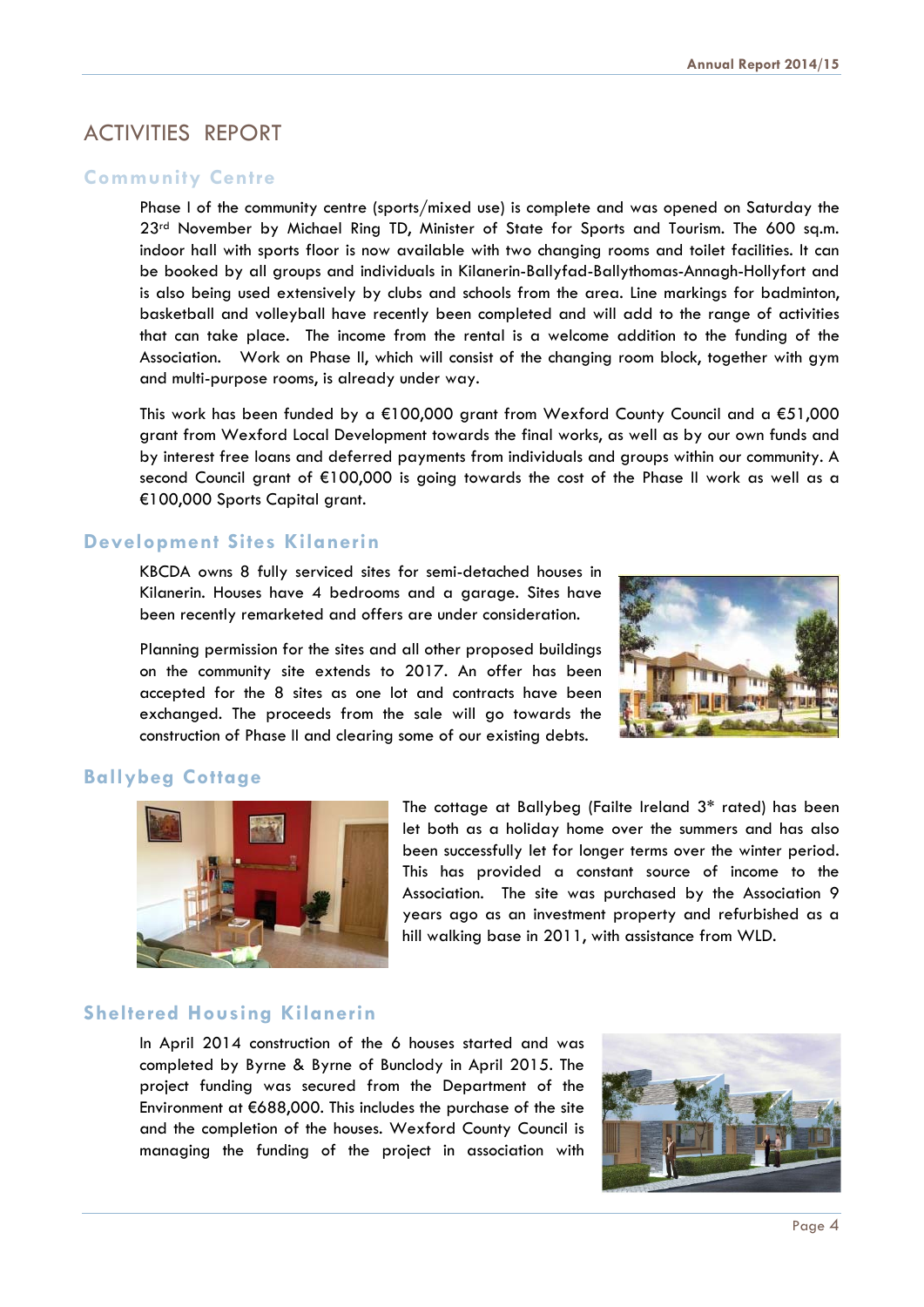Kilanerin Sheltered Housing Association. The development was formally launched by Minister Howlin and Senator Michael D'Arcy on the 11<sup>th</sup> September 2015. The houses are occupied by elderly people from the local community and surrounding area who can live independently and who are already on the council housing list. In October 2015, sadly, one of the first residents, Ms Betty O'Connor passed away and the housing Committee offer sympathy to the O'Connor Family. The committee will offer the house to a local person in the near future.

This project has been ongoing for the last 6 years and it is great to see it finally completed. A special thanks to Mr John Bardon and the Housing Association for their hard work and commitment, also to our local public representatives, especially Senator Michael D'Arcy, who lobbied the then Minister for the Environment Phil Hogan to make the funding available.

A grant €4,200 was obtained by KBCDA in 2014 from the Public Areas Enhancement Scheme and used to landscape the fountain and park area in front of the sheltered housing, in association with the Tidy Towns group. The landscaping was completed in early 2015 through the expertise and hard work of CE and RSS workers Mr Dave Conyard, Mr Colm Kavanagh and Mr Pat Sheehan.

#### **Community Secretary**

 The Community Secretary position is provided under a FAS CE scheme and as well as dealing with the affairs of the Development Association, is available to assist all organisations, clubs and parish bodies in the Kilanerin, Ballyfad, Ballythomas, and Annagh areas. The contact number is 089- 4456184 or via email at *admin@kilanerin.com*. Ms Althea Styles is based in the Community Office in the Shamrock Hall. The Development Association wishes to thank the Hall Committee for providing the office space while the Community building is under construction.

#### **Tidy Towns**

 The Development Association continues to assist the Tidy Towns Groups in the area by providing funding from the County Council amenity grant and by the provision of DSP Community Employment (CE) and WLD Rural Social Scheme (RSS) workers. Funding of €1,400 was provided by KBCDA to the School Garden and Tidy Towns Group in 2014 by means of a Local Agenda 21 grant in order to develop local recycling facilities. An additional CE position has been secured to assist with the Tidy Towns maintenance.

 The annual Tidy Towns mark continues to rise and Kilanerin won the 2015 best overall entry at the annual Wexford County Council Environment Awards. Both the Elms (2014) and An Bruach (2015) were successful in winning the best presented estate awards. Well done to all concerned.

**The Gap Tidy Towns & Heritage Group** firmly established itself over the past year, working on a number of projects at Pallas waterworks, Clonroe Crossroads, The Gap junction and Lennon's Cross as well as continuing with clearing of dry stone walls. Works were also carried out to improve road safety. The securing of TÚS staff was very welcome. A number of fundraisers have been held during the year. It recently applied for wind-farm funding to develop a network of walking & running trails to be established and developed over the coming years.

#### **Representations**

 Contact has been maintained with Council staff, local Councillors, TDs, Senators, WLD, Wexford Community Forum, the Tidy Towns network, Coillte, ESBI, the Raheenleagh Windfarm Fund and the Department of the Environment, among others. This has been done by way of meetings and attendances at seminars, public meetings and consultations. The Association also co-operated with Kilanerin Neighbourhood Watch in the Text Alert scheme.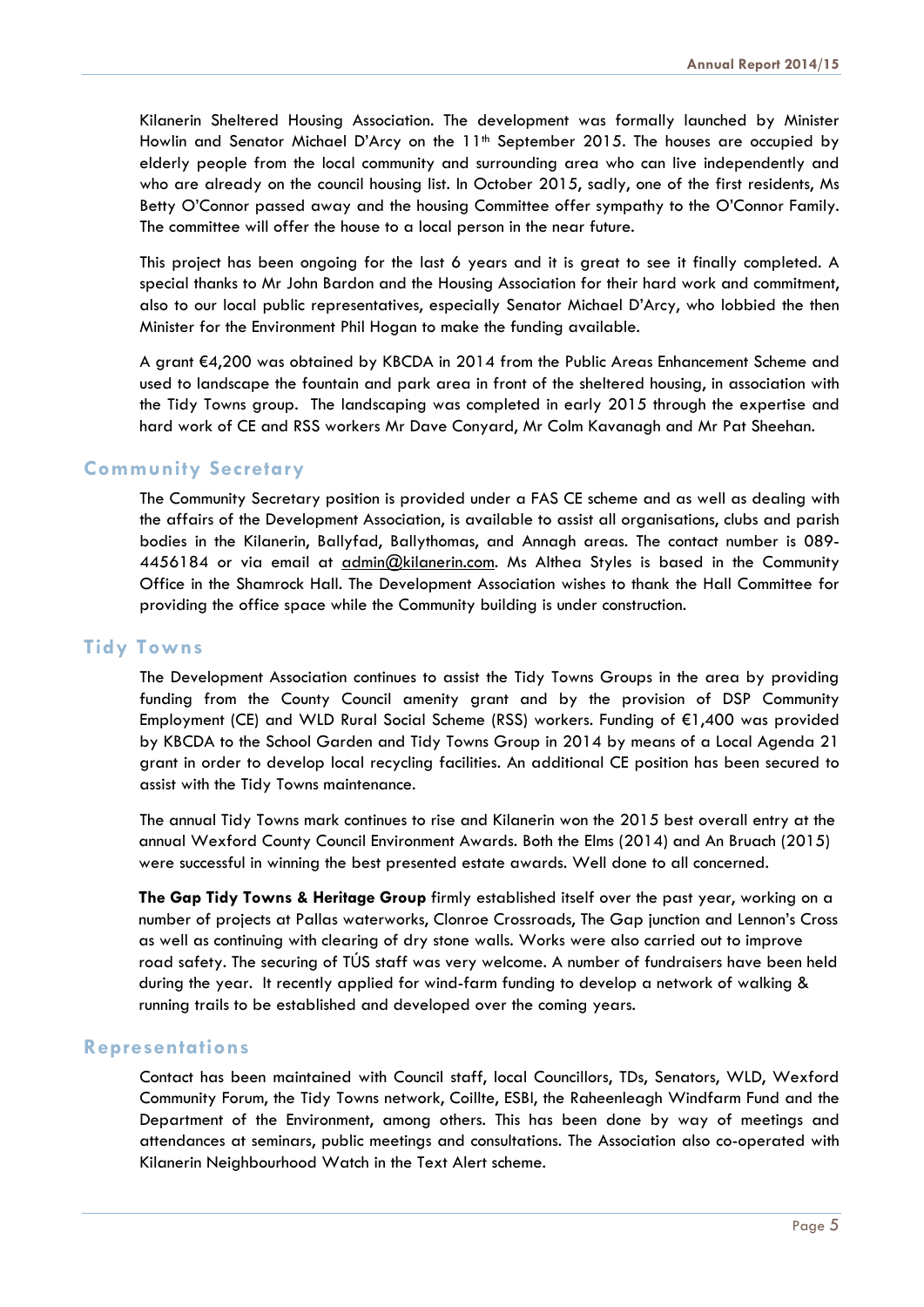## **Arts**

Every August since 2011 The Gap Arts Festival has brought a weekend of theatre, art, workshops and fun to Ballythomas. Professional Award-Winning shows such as Donal O'Kelly's *Catalpa,* axis:Ballymun's *Waiting For Elvis*; as well as *A Village Wooing*, Fíbín from Conamara, Buí Bolg from Wexford, and

puppets from Branar Téatar do Pháistí brought the best in innovative theatre right to our doorstep.There are workshops for all ages: drama, dance, film making and storytelling. Two short films were shot here, and a scary audio tale *The Ghost Pool* based on local stories was devised. This year the Gap Cinema was launched. For more information, for suggestions, or to get involved see www.gapartsfestival.com. A grant of €1000.00 was obtained by KBCDA in 2015 from Foras na Gaeilge to run Irish language events in association with the Festival.

## **Website**

The community website, www.kilanerin.com, contains a wealth of information on the area as well as up to date news of events. Thanks to Damian Nash for the upkeep of the site. Damian also runs the annual primary schools poetry competition for which the results booklet is published at the time of the parish field day.

## **Community Gain Fund**

 After representations by KBCDA a social/community gain fund has been established in 2012 as part of the ESBI/Coillte windfarm development at Raheenleagh. Funding of €42,000 yearly will be available to community organisations in the area once the windfarm is operational. Advance funding of €15,000 has been received to date by KBCDA to progress the Community Centre Project. The construction of the windfarm has now commmenced and Mr Enda Kavanagh has assisted the committee to not only maintain an agreed community contribution fund but he has also successfully managed to increase the fund from the previous figure of  $\epsilon$ 25,000 in line with the expected increase in energy generating capabilities of the farm.

## **Woodland Walks**

 The woodland walks in Kilanerin, Croghan and Ballyfad continue to be popular. Maintenance work and litter control is carried out by the FAS/RSS workers. Two committee members, Ms Grainne Hartnett and Ms Mary Fleming have been in constant contact with Coillte and the National Trails Organisation (NTO). The Kilanerin-Curragh looped walk is now a signed 6km trail that is officially registered with the NTO. Special credit to Gráinne for securing funding and voluntary input to bring the trail up to the required standard. The Curragh trail was part of the successful North Wexford Walking Festival organised by the Wexford Walking Trails group in September 2015. Submissions have also been made by KBCDA to Coillte as part of their public consultation on the south-east Business Area Unit plan for 2016-2020.

# **Fundraising**

 The voluntary contribution scheme continues with over €67,000 collected over the past two years. The number of active contributors has fallen due to the economic climate and also, we realise, due to the pace of visible activity. Work on fundraising options continues and a number of plans to raise additional funds are being considered.

 The calf rearing scheme set up in 2013 in which over 20 calves are being reared for the Association by local farmers is now bearing fruit with over €10,000 raised through sales so far,



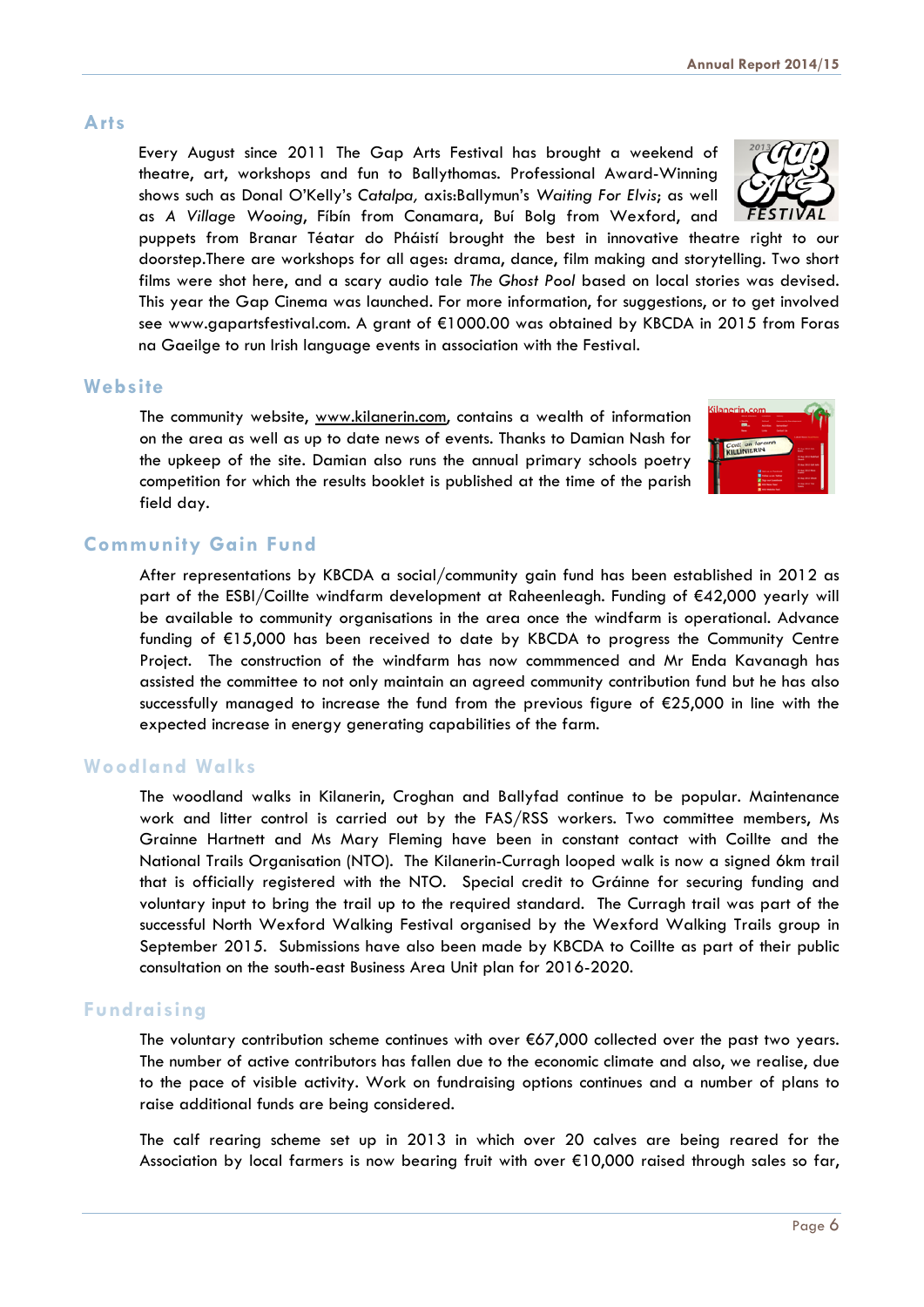and a similar number yet to be sold. The Association is most grateful to the farmers who are taking part and to those who have bought or sponsored calves. Special thanks to Mr Pat O'Connor who has put a considerable amount of work into this project.

 The Development Association is actively supporting the 2014 'Strictly Come Dancing' event and other fundraisers organised by the Kilanerin-Ballyfad GAA Club. The Development Association received almost €30,000 as its share of the proceeds from the events. Thanks to the GAA for their co-operation on this project.

#### **Ballyfad Hall**

 The Ballyfad Hall Committee have decided to demolish the existing hall and build a new one on the same site. The Association will be giving financial support to this project as well as assisting with and supporting grant applications. Work is expected to commence in mid-2016.

#### **Pride of Place**

 Wexford County Council nominated Kilanerin to represent county Wexford in the 32 county Pride of Place competition in 2014 and 2015. The judges visited the village on both occasions and were given a presentation and tour on their activities by over 16 groups and organisations from within the area. While the judges were very impressed with the amount of work completed and the overall planning approach, this was not sufficient to be successful in winning our category. Well done to all concerned nonetheless.

#### **Balkan Delegation**

 There was a first for the Development Association in October 2015 when it hosted a visit by a fact-finding delegation on rural community development from the former Yugoslav counties of Bosnia, Serbia, Macedonia and Kosovo. The delegation also visited local farms and businesses in the area.

#### **Ballythomas Community Field**

Ballythomas Community Field continues to improve year on year, with the ground taking progressively less time to dry out after heavy rain. It is maintained regularly. The cost for last season was €1,000 paid for by Ballythomas School. An application has been made for Windfarm funding for an all-weather walking/running track around the perimeter of the field. A decision is due on this by end December 2015.

#### **Public Participation Network(PPN)**

 The Wexford Community Forum has been replaced by the new format PPN. The Development Association is a registered member and urges other community bodies to do the same.

*The Committee of the Development Association extends its sympathy to the families of those supporters and contributors who have passed away during the past year, and to all in our community who have suffered loss.*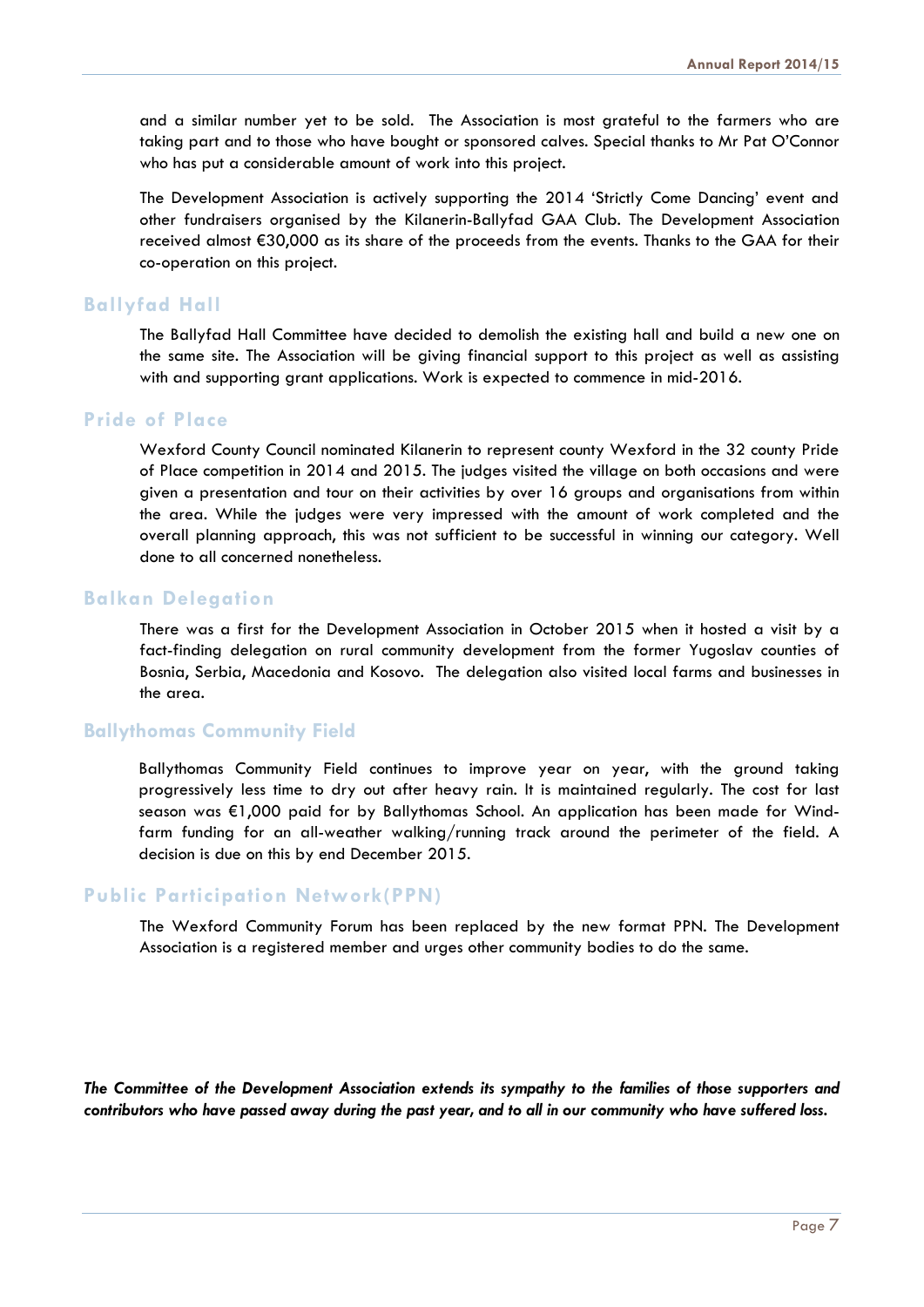# GRANTS RECEIVED IN 2014/15

**Department of** A grant of €100,000 towards Phase II of Community Centre (changing rooms). **Sports & Tourism** 

| WLD:                                  | A grant €51,000 for finalisation Phase I of Community Centre.<br>Payment for Community worker under the Rural Social Scheme.<br>TÚS worker for Ballythomas.                                                                                                                                                                                                                                                     |
|---------------------------------------|-----------------------------------------------------------------------------------------------------------------------------------------------------------------------------------------------------------------------------------------------------------------------------------------------------------------------------------------------------------------------------------------------------------------|
| Dept of Env.                          | Grant of €427,000 towards construction of Sheltered Housing Scheme                                                                                                                                                                                                                                                                                                                                              |
| <b>Wexford Co Co:</b>                 | Grant of €1400 under LA21 towards School Garden and Composting<br>facilities.<br>Grant of €4,250 from the Public Areas Enhancement Scheme.<br>A grant of €100,000 towards Phase II of Community Centre (changing rooms).<br>€1,000 amenity grant towards Tidy villages work in Ballyfad, Annagh and<br>Kilanerin.<br>Provisions of trees, clean up kits, and waste disposal facilities for Tidy Towns<br>Group. |
| Dept. Of Social<br><b>Protection:</b> | Funding of 3 Community Employment Scheme Workers to carry out<br>community work in Ballythomas, Ballyfad and Kilanerin.                                                                                                                                                                                                                                                                                         |
| Coillte/ESBI:                         | Funding of €10,000 from the Community Gain Fund.                                                                                                                                                                                                                                                                                                                                                                |
|                                       | Foras na Gaeilge: Funding of $E1,000$ towards Irish Language Events on the weekend of the Gap Arts<br>Festival                                                                                                                                                                                                                                                                                                  |

# WORK PROGRAMME 2015

- Complete Phase II of the Community Centre.
- **•** Support Ballyfad Hall group in building a new hall.
- Sale and construction of sites or semi-detached houses.
- Registration of additional woodland walks.
- Fund raising to allow completion of Phase II of the Community Centre.
- Support the activities of Tidy Villages, Arts Groups and other activities.
- Continue to apply for grants and public funding from local and national bodies.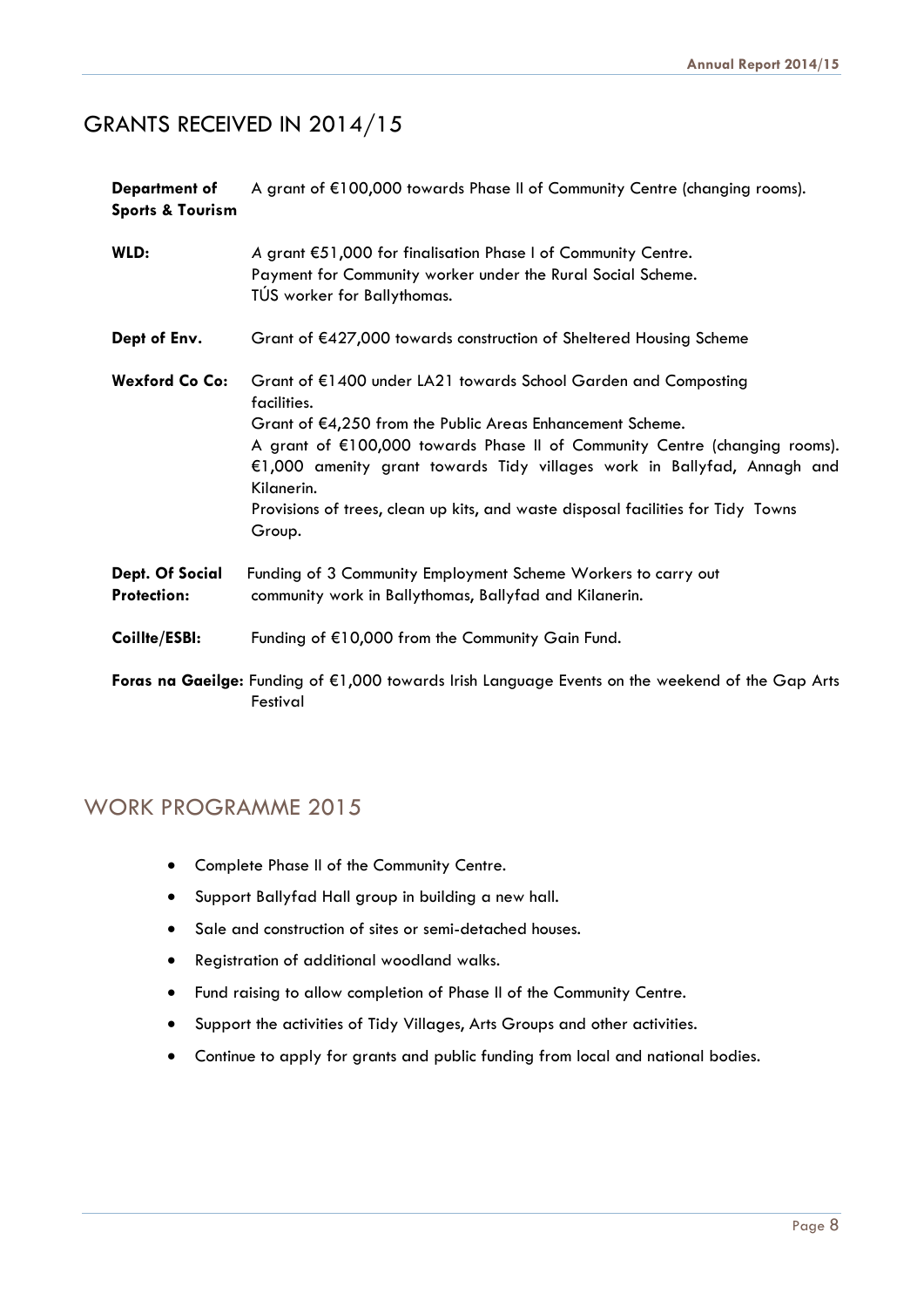# **KILANERIN BALLYFAD COMMUNITY DEVELOPMENT ASSOCIATION LTD,**  *COMHARCHUMANN FORBARTHA COILL AN IARAINN BAILE FADA*

# **NOTICE OF ANNUAL GENERAL MEETING**

# **KILANERIN HALL**

# **Wednesday December 16th 2015**

# **8.30pm**

# **AGENDA**

- 1. Minutes of last AGM
- 2. Treasurers Report
- 3. Annual Report
- 4. Election of Committee Members
- 5. AOB